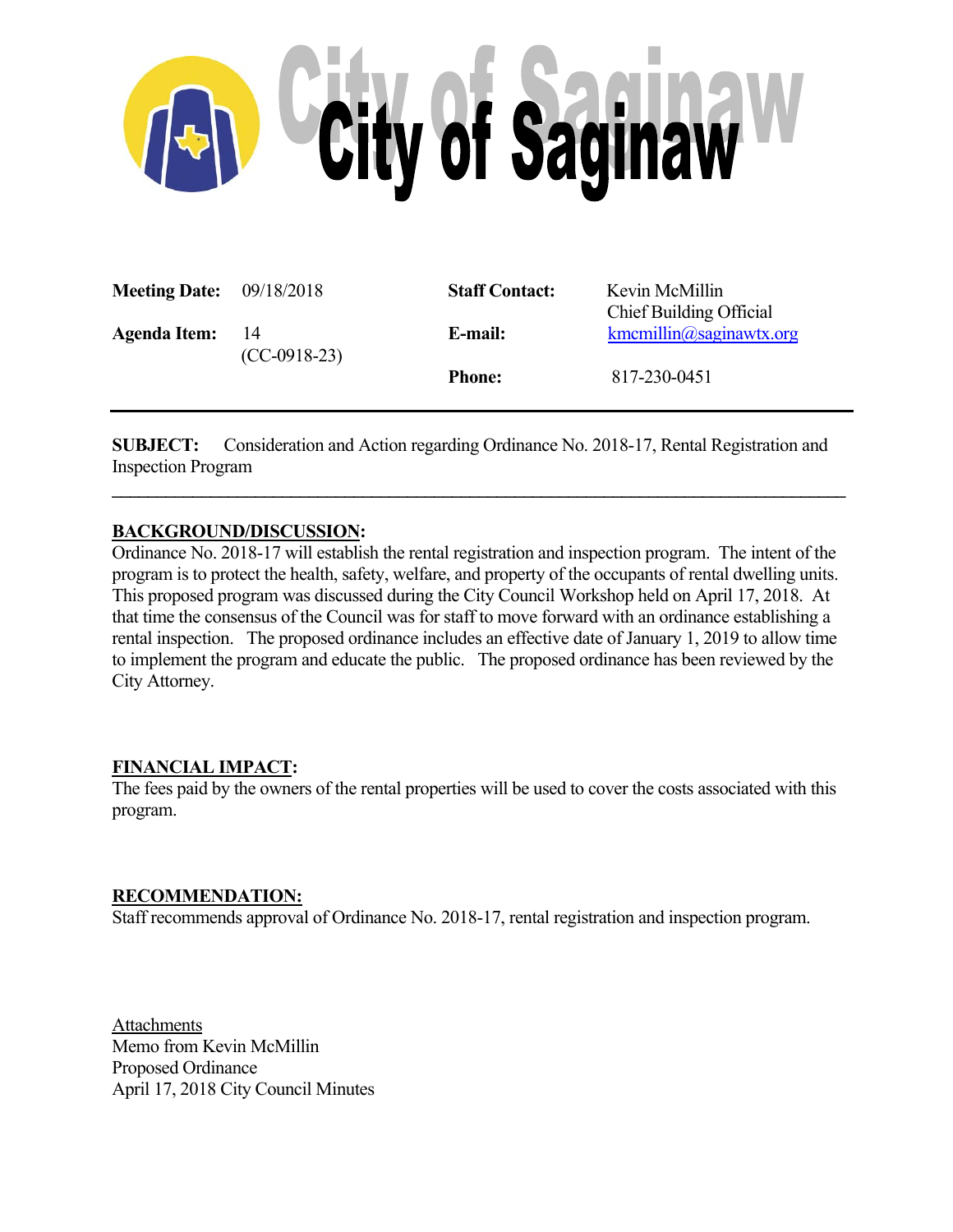#### Memorandum

| To:      | Honorable Mayor and Council Members                                  |  |  |
|----------|----------------------------------------------------------------------|--|--|
| From:    | Kevin McMillin, Chief Building Official                              |  |  |
| Subject: | Consider adoption of the rental registration and inspection program. |  |  |
| Date:    | August 15, 2018                                                      |  |  |

This item if approved would amend the Code of Ordinances creating a rental registration and inspection program. The ordinance will provide a path to allow the inspection of rental property within the City of Saginaw. The proposed ordinance was written with intent to protect the health, safety, welfare, and property of the occupants of rental dwelling units. Staff recommends if approved an effective date of January  $1<sup>st</sup>$  2019 to allow time to implement and educate the public on the program.

Staff recommends approval.

.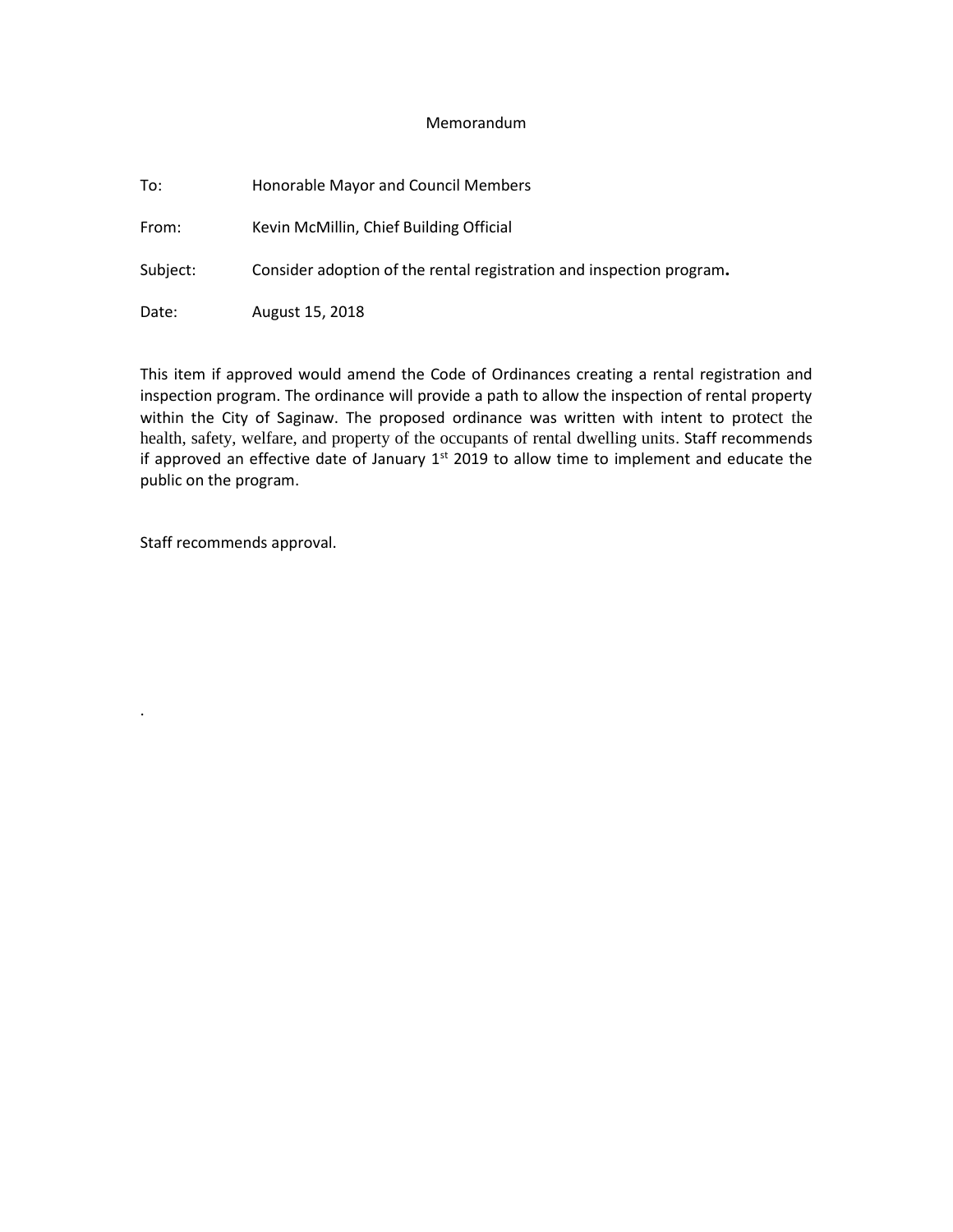## **CITY OF SAGINAW ORDINANCE NO. 2018-17**

**AN ORDINANCE OF THE CITY OF SAGINAW, TEXAS AMENDING CHAPTER 10 OF THE CODE OF ORDINANCES (BUILDINGS AND BUILDING REGULATIONS) TO ADD ARTICLE XXIV ESTABLISHING THE RENTAL REGISTRATION AND INSPECTION PROGRAM; PROVIDING THAT THIS ORDINANCE SHALL BE CUMULATIVE OF ALL OTHER ORDINANCES; PROVIDING A SEVERABILITY CLAUSE; PROVIDING FOR A SAVINGS CLAUSE; PROVIDING A PENALTY CLAUSE; PROVIDING FOR PUBLICATION IN THE OFFICIAL NEWSPAPER; AND PROVIDING AN EFFECTIVE DATE.**

**WHEREAS,** the City of Saginaw, Texas is a home rule City acting under its Charter adopted by the electorate pursuant to Article XI, Section 5 of the Texas Constitution and Chapter 9 of the Local Government Code; and,

**WHEREAS**, the City of Saginaw, Texas has a substantial interest in protecting the health, safety, welfare, and property of the occupants of rental dwelling units; and

**WHEREAS**, the City Council of the City of Saginaw deems it necessary to further this interest by establishing a registration and inspection program for single-family and multi-family rental dwelling units.

# **NOW, THEREFORE, BE IT ORDAINED BY THE CITY COUNCIL OF THE CITY OF SAGINAW, TEXAS:**

### **SECTION 1.**

Chapter 10 of the Code of Ordinances of the City of Saginaw is hereby amended to add Article XXIV as follows:

**Sec. 10-597. - Purpose**. The purpose of this ordinance is to safeguard the life, health, safety, welfare and property of the occupants of rental dwelling units and the general public by establishing a process to enforce the minimum building standards and property maintenance codes.

#### **Sec. 10-598. - Definitions**.

The following words, terms and phrases, when used in this article, shall have the meanings ascribed to them in this section, except where the context clearly indicates a different meaning:

- a) Single-family rental dwelling: Any single-family dwelling or individual unit of a twofamily dwelling which is rented, leased, or otherwise occupied by a person other than the owner.
- b) Multi-family rental dwelling: A residential building containing three or more attached rental units available for rent. Under this definition an apartment complex can consist of multiple buildings containing three or more rental units.
- c) Building Official: The officer or other designated authority of the City of Saginaw charged with the administration and enforcement of this ordinance.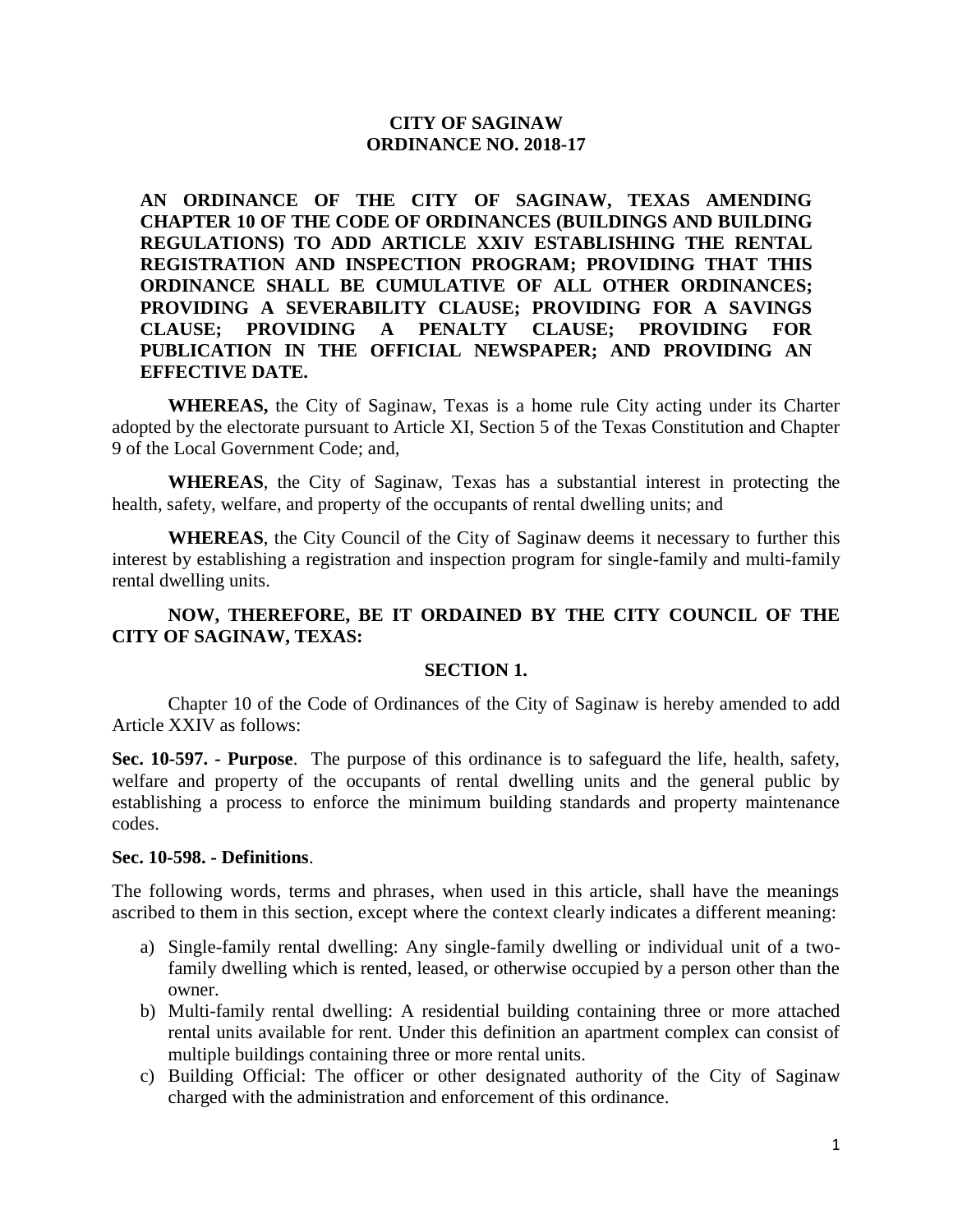- d) Owner: Any person, agent, firm or corporation having a legal or equitable interest in the property.
- e) Tenant: A person to whom a landlord grants temporary and exclusive use of land or a part of a building, usually in exchange for rent.
- f) Landlord: A land or building owner who has leased, rented, or permitted the exclusive use of the land, the building or a part of the land or building, to another person.
- g) Lease: A special kind of contract between a property owner and a person wanting temporary enjoyment and exclusive use of the property, in exchange for rent paid to the property owner.
- h) Rent: Money or other consideration paid by a tenant to a landlord in exchange for the exclusive use and enjoyment of land, a building or a part of a building
- i) Rental unit: Property owned and/or operated by a landlord by whom a tenant has been granted temporary and exclusive use through a verbal or written agreement.

# **Sec. 10-599. - Prohibited**:

It shall be prohibited to divide a single-family structure located in a single-family zoning district, including SF-1, SF-2, SF-3, SF-4, and ZLL into separate rental units with restricted access to the common areas.

### **Sec. 10-600. - Permit required**.

No person shall lease a single-family rental dwelling or multi-family rental dwelling without first obtaining a permit issued under the provisions of this section. It shall be unlawful to submit a false or fraudulent application for a permit. A person who offers for lease a single-family rental dwelling or multi-family rental dwelling knowing that a permit has not been issued or who knows that the permit issued has been revoked commits an offense each day occupied by a tenant.

# **Sec. 10-601. - Application, form and fees**.

An applicant for a single-family rental unit permit shall file with the City a written application, on the form provided for that purpose, signed by the owner (or the owner's authorized agent) of the rental unit to be permitted. An applicant who owns more than one single-family residential dwelling shall file a separate application for each dwelling. Owners (or the owner's authorized agent) of multi-family rental dwelling units may file a single application that includes each rental unit with a common address.

a) Form, contents. The application shall include:

(1) The name, physical street address, telephone number, e-mail address, and driver's license or other government-issued identification number of the owner, and the name, street address, e-mail address and telephone number of any property manager of the property for which an application is being submitted;

(2) If the owner is other than an individual, the legal name, all trade names, and the registered agent, managing partner, or other person authorized to accept service of process on behalf of the owner; and

(3) The name and telephone number of the tenant responsible for a single-family rental dwelling unit, if available, at the time of application.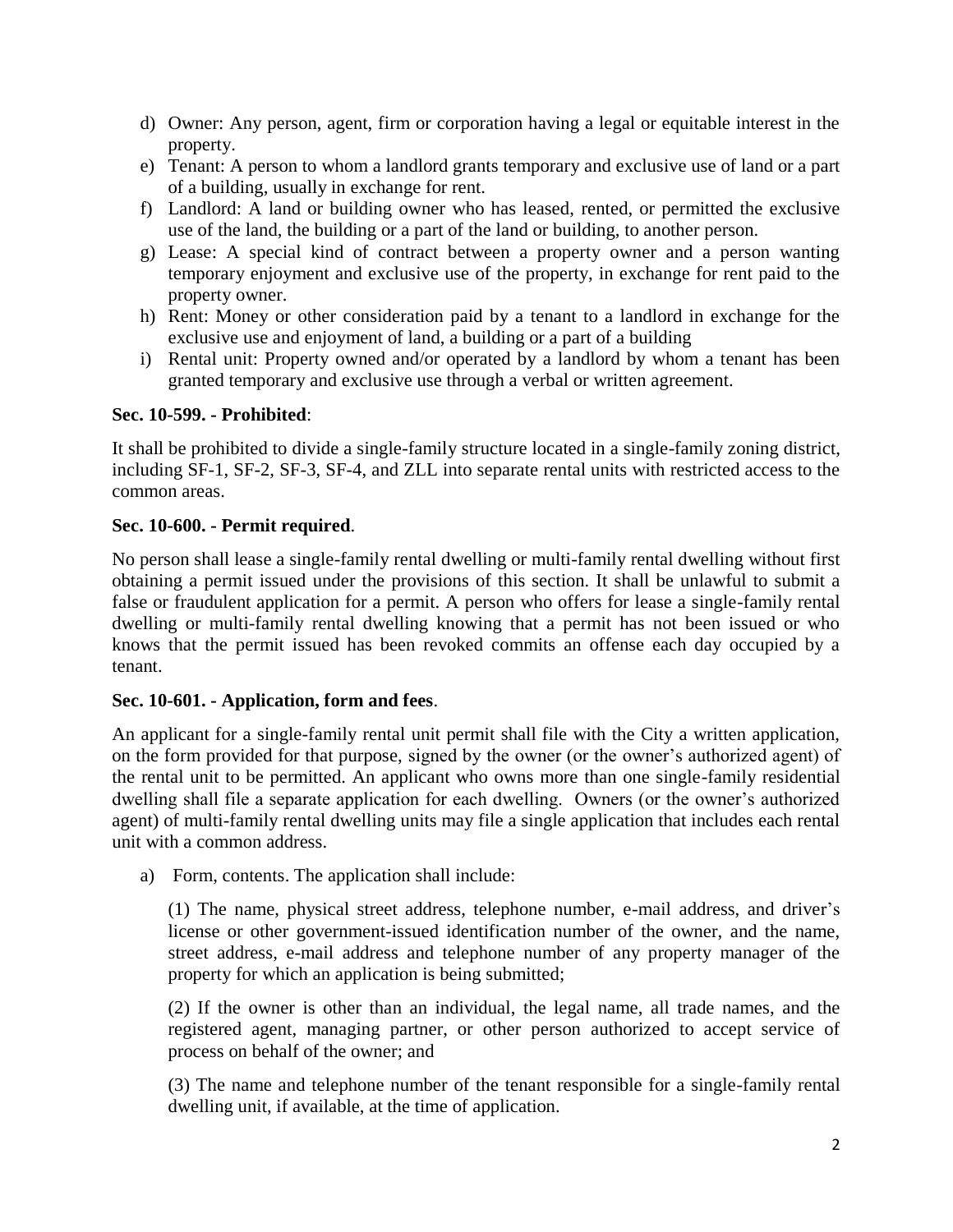b) Annual Fee. Applications for the permit shall include an annual permit fee of seventy-five (\$75.00) dollars per single-family rental dwelling unit and seventy-five (\$75.00) dollars per each multi-family rental dwelling unit.

c) Agent for service. An owner may designate on the application an agent for service of process who shall be the authorized agent for purposes of notice and other communications provided in this section. If an owner designates an agent for service as provided in this subsection, service of any notice under this Code on the designated agent shall constitute service upon the owner unless the Building Official receives actual written notice from the owner that the designated agent is no longer authorized to accept service on behalf of the owner.

# **Sec. 10-602. - Smoke detector/carbon monoxide detector.**

The applicant shall certify that the rental unit for which the application is submitted is equipped with properly working smoke detectors and carbon monoxide detectors in accordance with the provisions of the current adopted editions of the International Property Maintenance Code and the International Building Code.

# **Sec. 10-603. - Permit copy.**

A permit issued pursuant to this section shall be maintained by the City, with a copy provided to the permittee.

# **Sec. 10-604. - Permit nonassignable; surrender.**

A permit issued under this section is not assignable or transferable. A permit is valid only for the premises for which it is issued. It shall be unlawful for any person to counterfeit, forge, change, deface, or alter a permit. A permit may be canceled upon written request of the owner(s) and surrender of the permit itself to the Building Official. The surrender of a permit shall be effective immediately upon its filing in the office of the Building Official.

### **Sec. 10-605. - Inspections**.

The premises for which the application is submitted or for which a permit has been previously issued shall be inspected for compliance with the provisions of the current adopted editions of the International Property Maintenance Code and the International Building Code, as follows:

a) Single-family rental dwelling units shall be fully inspected each time a change in tenancy occurs in the rental unit, unless the unit is certified under the guidelines listed in section 10.613, herein. Nothing contained in this section shall be construed to prohibit an inspection at the request of a tenant.

b) Multi-family rental dwelling units shall be inspected one time per calendar year with no inspection required at change of tenancy. Permit applications and fees will be due no later than the last day of January of each year. The City will conduct the inspections throughout the year. Each complex will receive one (1) months' notice before the inspection will commence. It shall be the multi-family rental dwelling complex's responsibility to notify the tenant of the impending inspection if occupied. Nothing contained in this section shall be construed to prohibit an inspection at the request of a tenant.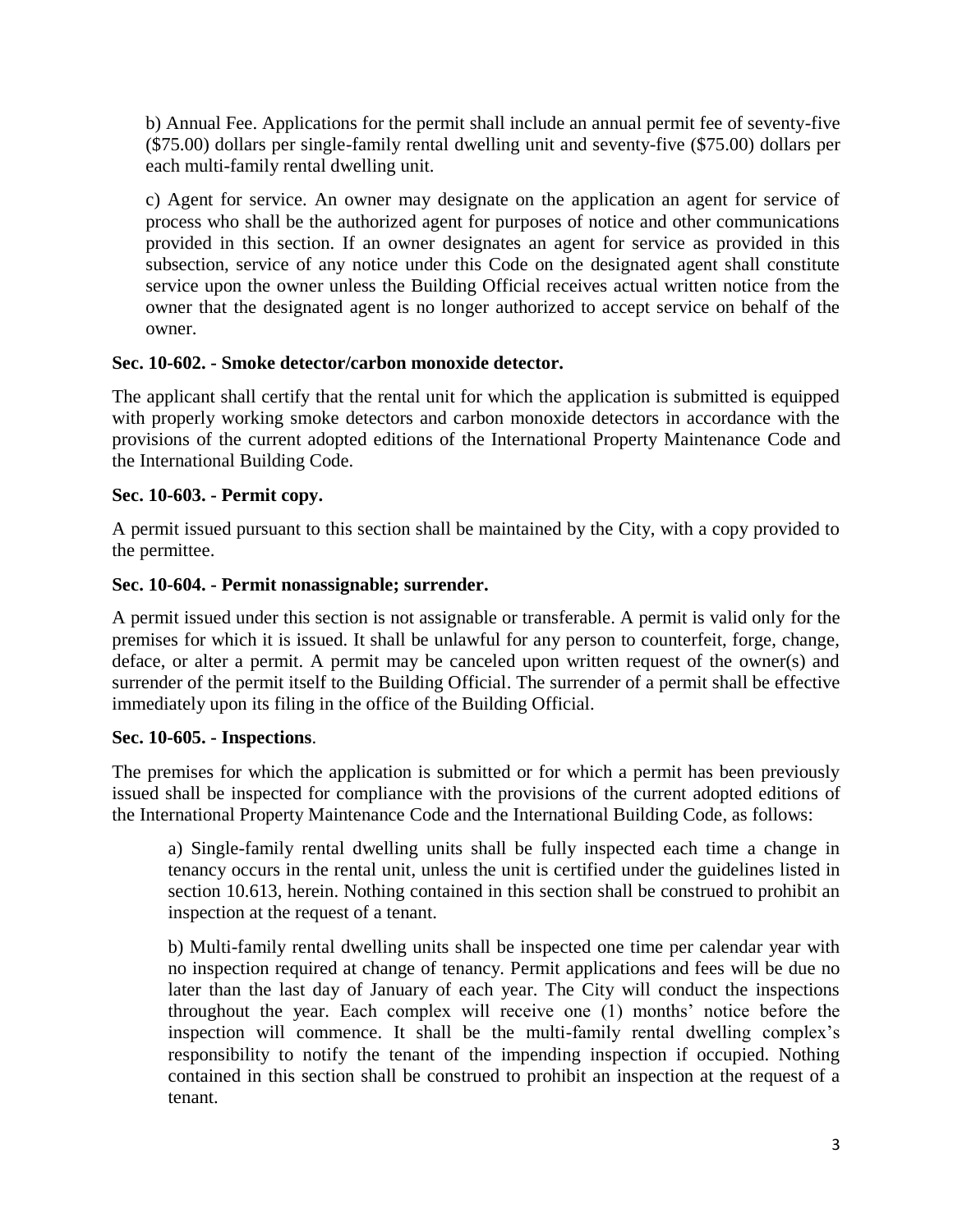c) The City may re-inspect any rental unit as necessary to determine compliance. No permit shall be issued if, after inspection, it is determined that the premises do not comply with the minimum housing standards contained in the International Property Maintenance Code and the International Building Code.

d) The building official or their designee shall enforce the provisions of this article upon presentation of proper identification to the owner of any rental unit or, if occupied, to the tenant residing in any rental unit and, with the owner and/or tenant's permission, may inspect the unit. The authority to conduct both exterior and interior inspections by the building official is subject to all limitations provided in state and federal law. If entry is refused by the owner or tenant or could not be obtained, the building official is authorized to seek a warrant pursuant to Article 18.05 of the Texas Code of Criminal Procedure as the same may be amended from time to time. Any warrants issued will constitute authority for the building official to enter upon and inspect the rental unit described therein.

# **Sec. 10-606. - Release of utilities.**

A release of utilities for single-family rental dwelling units, and when applicable to multi-family rental dwelling units, may be provided upon application for utilities pending a change in tenancy inspection.

# **Sec. 10-607. - Period of Validity.**

Each permit issued under this section shall be valid for one year from its date of issuance, unless suspended or revoked. Single-family rental dwellings certified under Section 10.613 herein are valid for a period of three years unless suspended or revoked.

### **Sec. 10-608. - Temporary tenancies**.

It shall be an affirmative defense to prosecution that the single-family residential dwelling was rented or leased for a period of less than sixty (60) days to a person who was the immediate past owner of the dwelling or who shall be the immediate next owner of the dwelling.

### **Sec. 10-609. - Suspension of permit**.

The City may temporarily suspend a permit for a single-family rental dwelling and multi-family rental dwelling, if:

a) After notice and a period of time allowed for correction a critical violation remains on the premises of the rental unit; or

b) After a single-family or multi-family rental dwelling unit is subject to change in tenancy inspection and the City has not received a request for inspection within 60 days of application for utilities.

### **Sec. 10-610. - Reinstatement of suspended permit.**

A person whose permit has been suspended may, at any time, make written application for a reinspection for the purpose of reinstating the permit. Within ten (10) days following receipt of a request, which shall include a statement signed by the applicant that in the applicant's opinion, all of the violations that caused suspension of the permit have been corrected, the City shall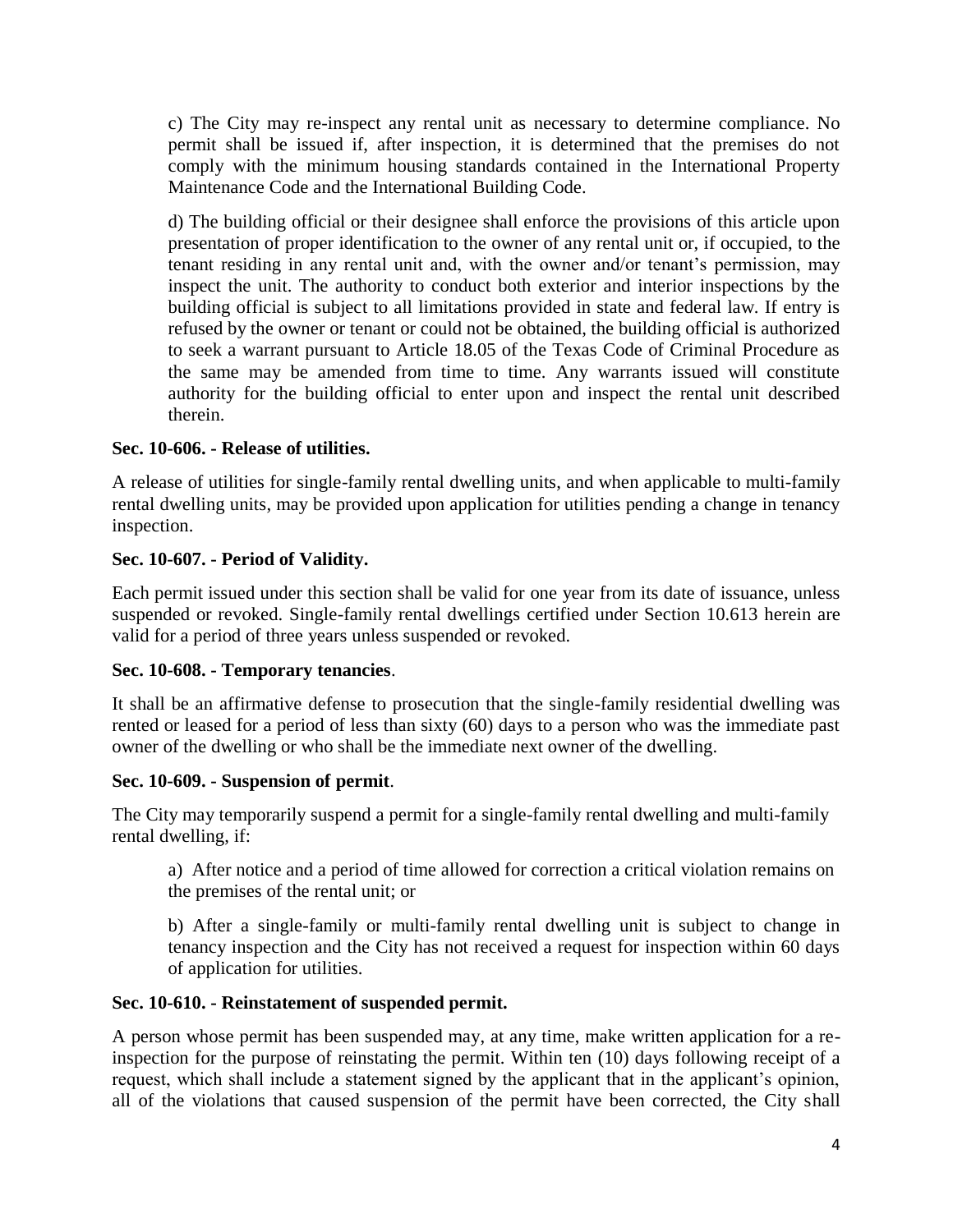make a re-inspection. Upon re-inspection, if all life safety, critical, and noncritical violations have been corrected, the permit shall be reinstated. If all violations have not been corrected the permit will continue to be suspended. The City shall charge a fee of fifty (\$50.00) dollars for the second re-inspection.

# **Sec. 10-611. - Revocation of permit.**

For serious or repeated violations of any of the requirements of this article, or for interference with the City or any of its agents in the performance of their duties, the permit may be permanently revoked after the City has provided an opportunity for a hearing. Prior to such action, the City shall notify the holder of the permit in writing, stating the reasons for which the permit is subject to revocation and advising that the permit shall be permanently revoked at the end of ten (10) days from the service of such notice unless a request for a hearing is filed with the City, by the permit holder, within such ten-day period. A permit shall be suspended for cause pending its revocation or a hearing relative thereto.

# **Sec. 10-612. - Hearings.**

The hearings provided for in this section shall be conducted, by the City's Zoning Board of Adjustment (ZBA). The ZBA shall make a finding and shall sustain, modify, or rescind any official notice or order considered in the hearing. A written report of the hearing decision shall be furnished to the permit holder by the City.

# **Sec. 10-613. - Certification training course and certified rental properties.**

a) Notwithstanding the provisions of subsections 10.605 and 10.607 of this section, a permit for a single-family rental dwelling unit shall be issued for a period of three (3) years, and the rental unit shall not be subject to re-inspection or re-certification even in the event of a change in tenancy during that three-year term, if:

(1) The owner (or the property manager) of the single-family rental dwelling unit has completed a certification training course provided by the Building Official at no charge; and

(2) The permit for the single-family rental dwelling unit has not been suspended or revoked during the three-year term of the extended permit authorized by this subsection.

b) During the three-year term, after an initial inspection, a certified single-family rental dwelling unit shall submit an annual registration application and submit an annual fee of fifty dollars (\$50.00). A certified single-family rental dwelling unit shall be subject to an inspection every three years if no enforcement action has been commenced during the previous permit period against the permit holder or the permitted property for a violation of a provision of this chapter that has resulted in one or more of the following:

(1) A conviction for a violation;

(2) The issuance of an abatement action work order by the City to correct the violation; or

(3) An action regarding the violation has been presented to the ZBA.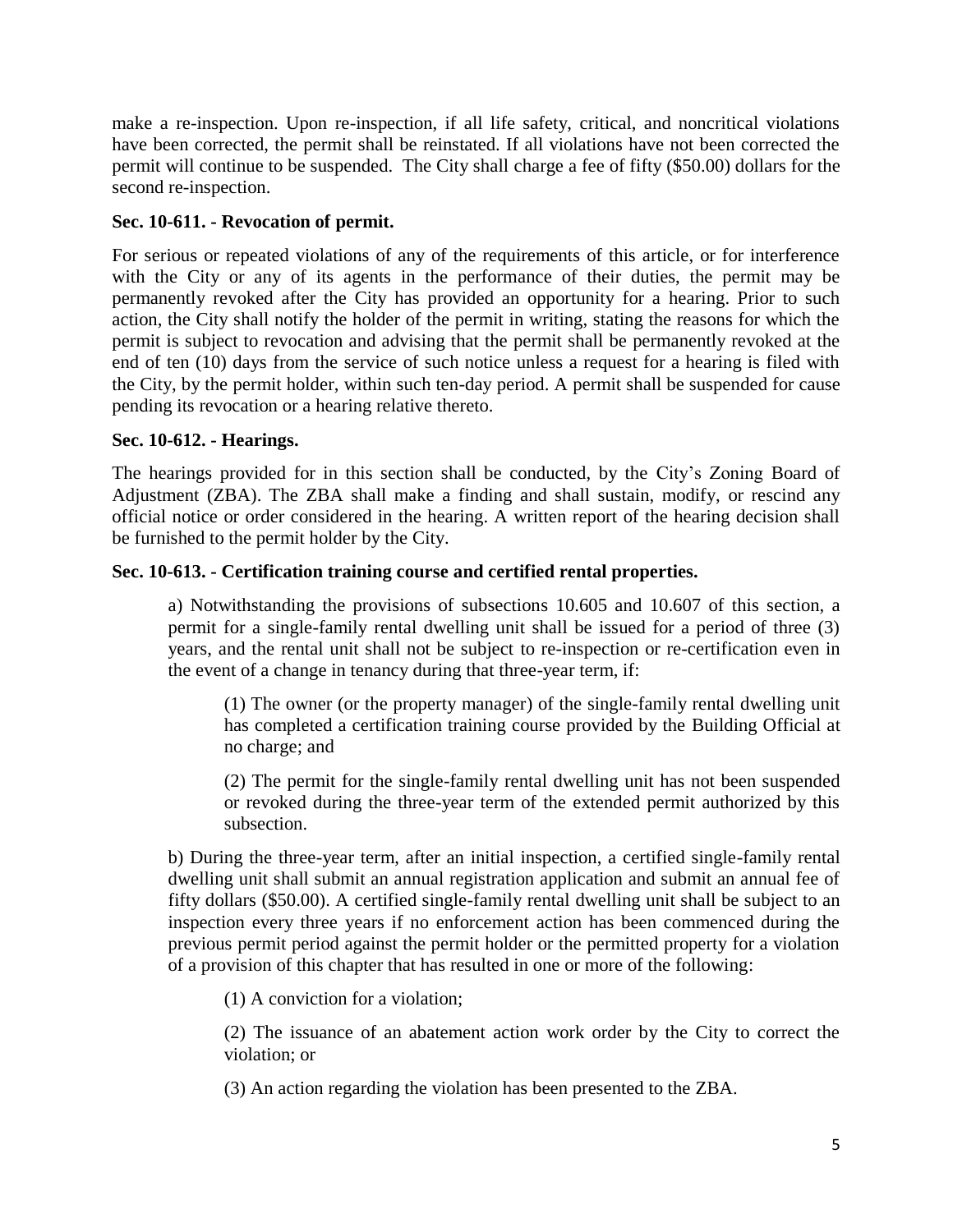c) Upon expiration of the permit period, if an enforcement action as described in subsection (b)(2) has been taken against a certified property or the owner of a certified property, the property shall revert to an annual permit unless, upon inspection of the property and verification of compliance with this chapter, the Building Official determines that the public interest will be served by re-permitting the property as a certified property for a three year permit interval.

d) Upon expiration of the permit period, if no enforcement as described in subsection (b)(2) has been taken, the owner or owner's agent may keep the property in certified status at the time of permit renewal and inspection with no additional training required. The owner or owner's agent will be required to provide access to the unit with notice of the pending inspection provided to the tenant.

e) Multi-family rental dwelling owners or agents may attend the certification training course provided by the Building Official at no charge to receive a twenty-five (\$25.00) dollar fee reduction per unit upon successful completion. The certification training course will be offered two times per year: once (1) in January and once (1) in December.

#### **SECTION 2.**

This ordinance shall be cumulative of all other ordinances of the City of Saginaw and shall not repeal any of the provisions of such ordinances, except in those instances where provisions of such ordinances are in direct conflict with the provisions of this ordinance.

#### **SECTION 3.**

It is hereby declared to be the intention of the City Council that the sections, paragraphs, sentences, clauses and phrases of this ordinance are severable, and if any phrase, clause, sentence, paragraph or section of this ordinance shall be declared void, ineffective or unconstitutional by the valid judgment or decree of any court of competent jurisdiction, such voidness, ineffectiveness, or unconstitutionality shall not affect any of the remaining phrases, clauses, sentences, paragraphs or sections of this ordinance, since the same would have been enacted by the City Council without the incorporation herein of any such void, ineffective or unconstitutional phrase, clause, sentence, paragraph or section.

#### **SECTION 4.**

All rights or remedies of the City of Saginaw, Texas, are expressly saved as to any and all violations of the City Code or any amendments thereto regarding the inspection of rental dwelling units that have accrued at the time of the effective date of this ordinance; and as to such accrued violations, and all pending litigation, both civil or criminal, same shall not be affected by this ordinance but may be prosecuted until final disposition by the courts.

#### **SECTION 5.**

Any person, firm, or corporation who violates, disobeys, omits, neglects or refuses to comply with or who resists the enforcement of any of the provisions of this ordinance shall be fined not more than Five Hundred Dollars (\$500.00) for each violation of this ordinance.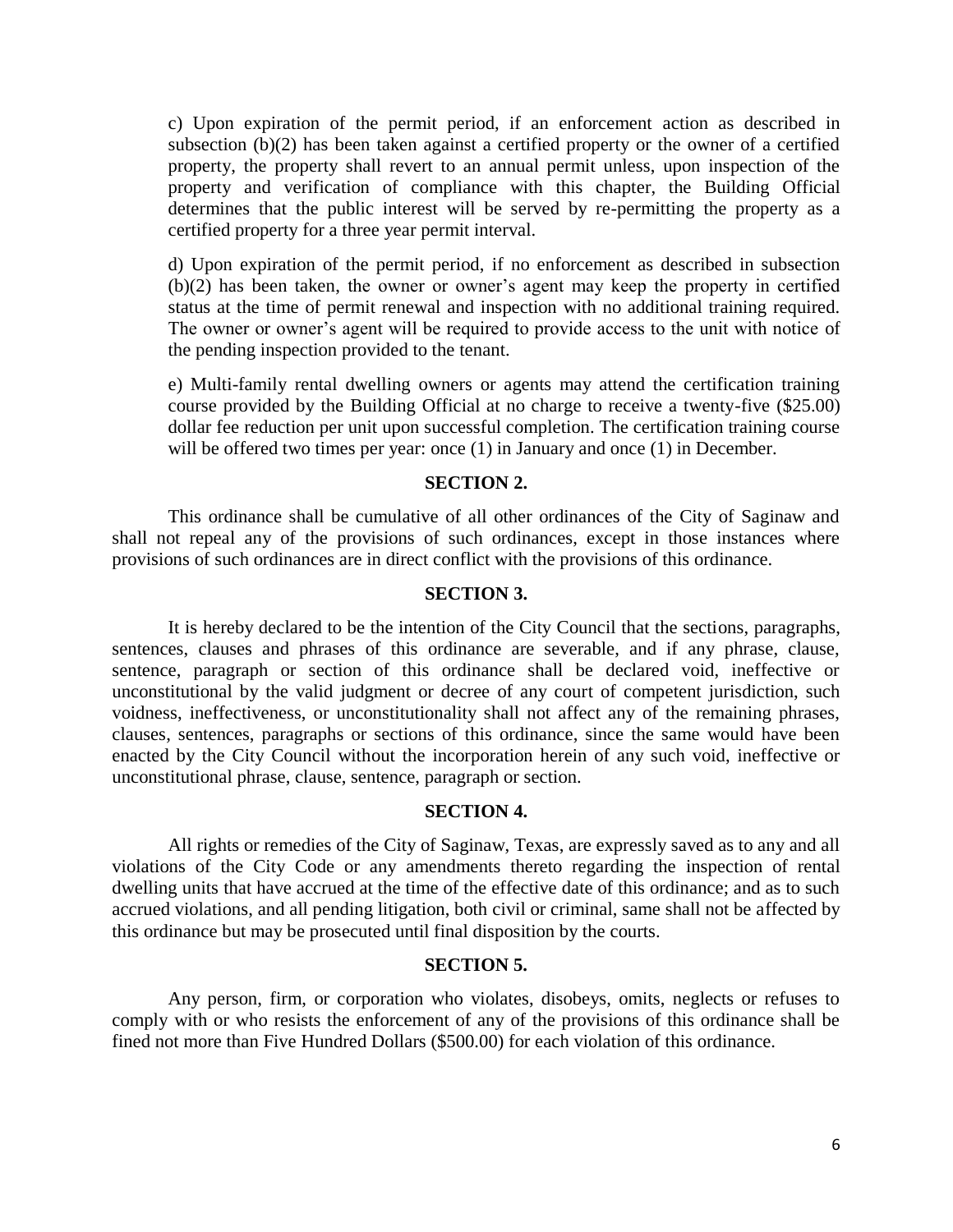#### **SECTION 6.**

The City Secretary of the City of Saginaw is hereby directed to publish at least twice in the official newspaper of the City of Saginaw, the caption and the penalty clause of this ordinance in accordance with Section 52.013(b) of the Local Government Code.

# **SECTION 7.**

This Ordinance shall take effect January 1, 2019.

PASSED AND APPROVED ON this the \_\_\_\_\_\_ day of \_\_\_\_\_\_\_\_\_, 2018.

# **TODD FLIPPO, MAYOR**

**\_\_\_\_\_\_\_\_\_\_\_\_\_\_\_\_\_\_\_\_\_\_\_\_\_\_\_\_\_\_\_\_\_\_\_\_\_\_\_\_\_\_**

**ATTEST:** 

**JANICE ENGLAND, CITY SECRETARY** 

**\_\_\_\_\_\_\_\_\_\_\_\_\_\_\_\_\_\_\_\_\_\_\_\_\_\_\_\_\_\_\_\_\_\_\_\_\_\_**

**APPROVED AS TO FORM AND LEGALITY:** 

**BRYN MEREDITH, CITY ATTORNEY** 

**\_\_\_\_\_\_\_\_\_\_\_\_\_\_\_\_\_\_\_\_\_\_\_\_\_\_\_\_\_\_\_\_\_\_\_\_\_\_**